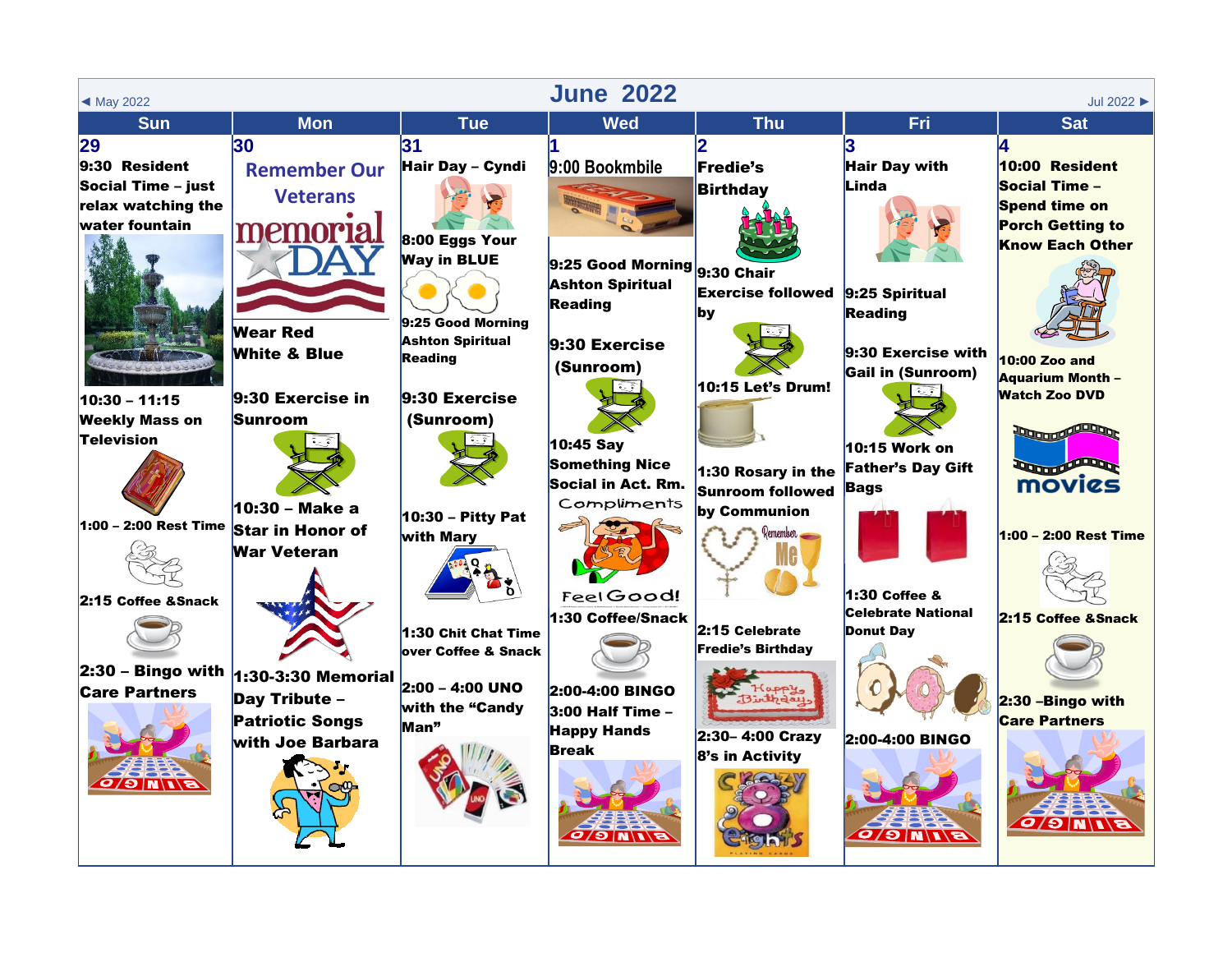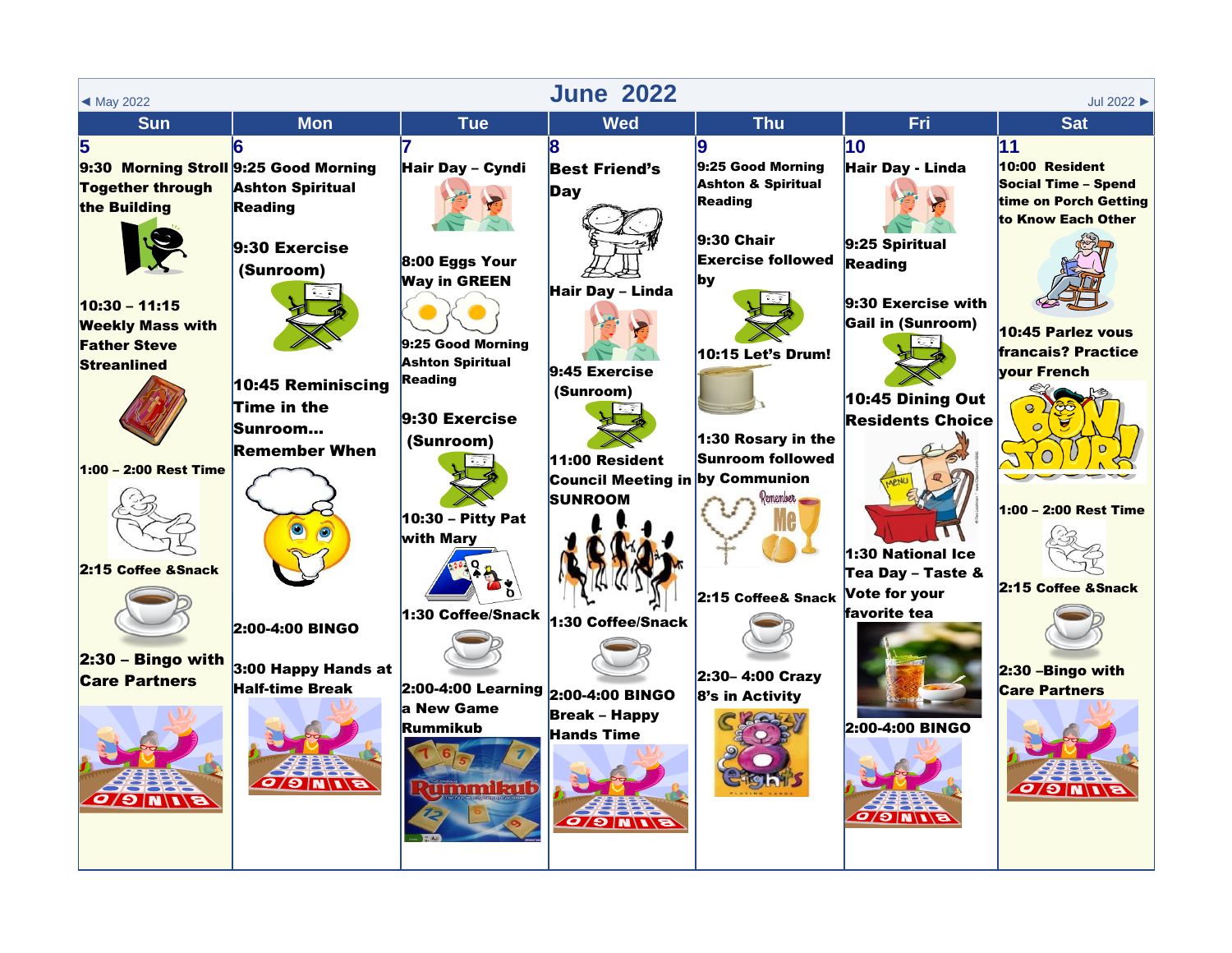| ◀ May 2022                                     |                                                                      |                                                                                | <b>June 2022</b>                                                                        |                                                                            |                                                | Jul 2022                                                                     |
|------------------------------------------------|----------------------------------------------------------------------|--------------------------------------------------------------------------------|-----------------------------------------------------------------------------------------|----------------------------------------------------------------------------|------------------------------------------------|------------------------------------------------------------------------------|
| <b>Sun</b>                                     | <b>Mon</b>                                                           | <b>Tue</b>                                                                     | <b>Wed</b>                                                                              | <b>Thu</b>                                                                 | <b>Fri</b>                                     | <b>Sat</b>                                                                   |
| $ 12\rangle$<br><b>Carolyn's Birthday</b>      | 13<br>9:25 Good Morning<br><b>Ashton Spiritual</b><br><b>Reading</b> | 14<br><b>Hair Day Cyndi</b>                                                    | 15<br>Hair Day - Linda                                                                  | 16<br>9:25 Good Morning<br><b>Ashton &amp; Spiritual</b><br>Reading        | 17<br>Hair Day - Linda                         | 18<br><b>Happy</b><br><b>Father's Day</b><br><b>Week-end!</b>                |
| 9:30 Resident<br><b>Social Time</b>            | $9:30$ Exercise<br>(Sunroom)                                         | 8:00 Eggs Your<br><b>Way in BLUE</b>                                           | 9:25 Good Morning<br><b>Ashton Spiritual</b><br>Reading<br>$9:30$ Exercise<br>(Sunroom) | $9:30$ Chair<br><b>Exercise followed</b><br><b>by</b><br>10:15 Let's Drum! | 9:30 Exercise with<br><b>Gail in (Sunroom)</b> | <b>HaPPY</b><br><b>FatHeR'S</b>                                              |
| 10:30 - 11:15                                  | 10:30 Music from<br>the Past - Sing along                            | 9:25 Good Morning<br><b>Ashton &amp; Spiritual</b><br>Reading<br>9:30 EXERCISE | $10:45$ Shut the<br><b>Door Dice Game</b>                                               | 1:30 Rosary in the                                                         | <b>FATHER'S DAY</b><br><b>CELEBRATION</b>      | <b>10:00 Zoo and</b><br><b>Aquarium Month -</b><br><b>Watch Aquarium DVD</b> |
| <b>Weekly Mass on</b><br><b>Television</b>     | 1:30 Coffee/Snack                                                    | in Sunroom                                                                     |                                                                                         | <b>Sunroom followed</b><br>by Communion<br>Remember                        | <b>Grilled Burgers</b>                         | <b>Louise Comparter</b><br>movies<br>1:00 - 2:00 Rest Time                   |
| $1:00 - 2:00$ Rest Time<br>2:15 Coffee & Snack | 2:00-4:00 BINGO                                                      | 10:30 Mass with<br><b>Father Anthony in</b><br>Sunroom                         | 1:30 Coffee/Snack 2:15 Coffee& Snack                                                    |                                                                            | 1:30 Root Beer<br><b>Floats</b>                | 2:15 Coffee & Snack                                                          |
| $2:30 -$ Bingo with                            | 3:00 Half Time Break<br><b>Happy Hands Time</b>                      | $1:30 - 3:30$<br><b>Music with Joe</b><br>Barbara -                            | 2:00 - 4:00 UNO<br>with the "Candy<br>Man"                                              | 2:30-4:00 Crazy<br>8's in Activity                                         | 2:00-4:00 BINGO                                | 2:30 - Bingo with<br><b>Care Partners</b>                                    |
| <b>Care Partners</b><br><b>BIND</b>            | O O N I B                                                            | Sunroom                                                                        |                                                                                         |                                                                            | G/O/N                                          | G/O/N                                                                        |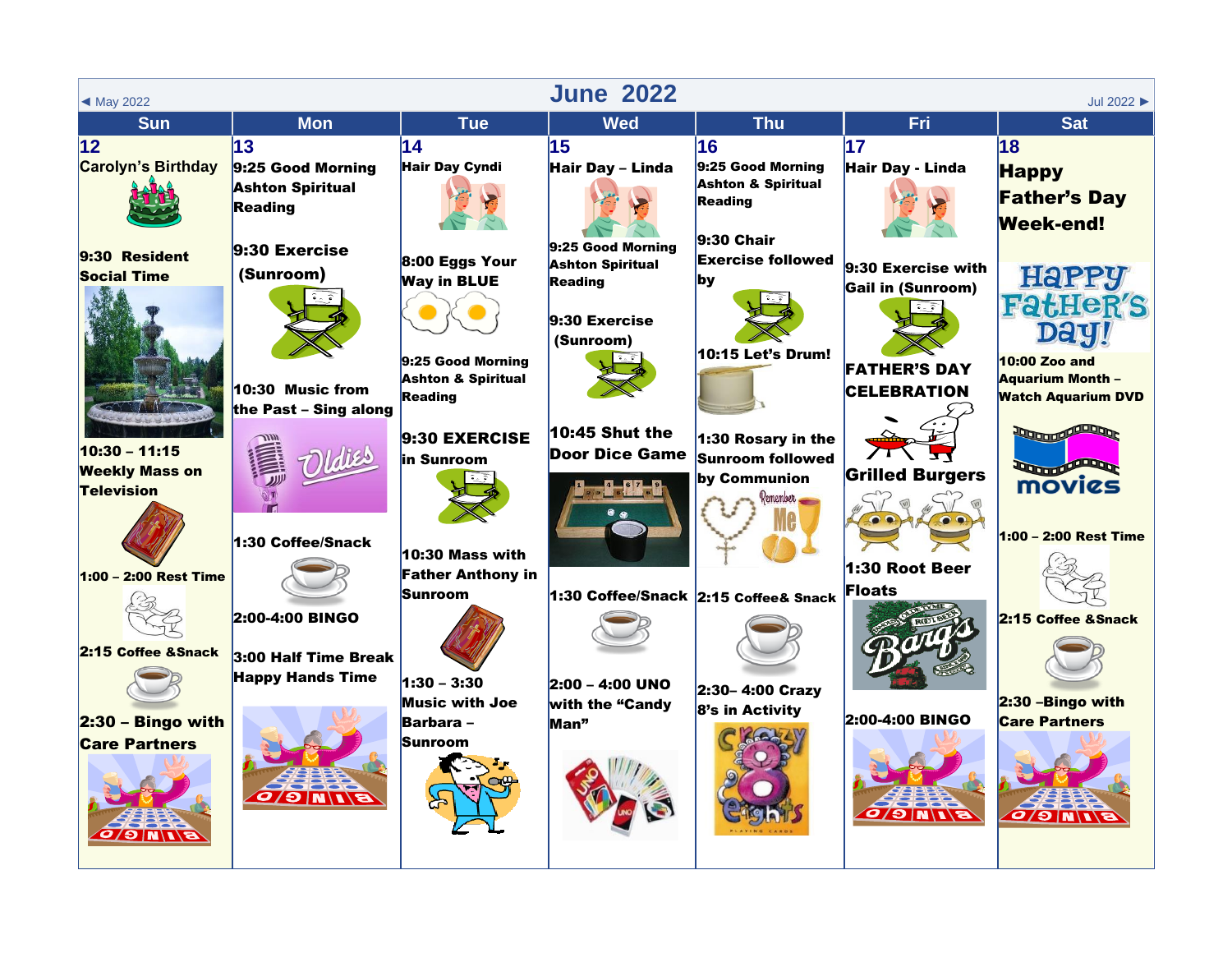| $\triangleleft$ May 2022 |                                                     |                                   | <b>June 2022</b>                          |                                          |                                                        | Jul 2022 >                                          |
|--------------------------|-----------------------------------------------------|-----------------------------------|-------------------------------------------|------------------------------------------|--------------------------------------------------------|-----------------------------------------------------|
| <b>Sun</b>               | <b>Mon</b>                                          | <b>Tue</b>                        | <b>Wed</b>                                | <b>Thu</b>                               | Fri                                                    | <b>Sat</b>                                          |
| 19                       | 20                                                  | 21 Hello Summer!                  | 22                                        | 23                                       | $\overline{24}$                                        | 25                                                  |
|                          | 9:25 Good Morning                                   |                                   | Hair Day - Linda                          | 9:25 Good Morning                        | Hair Day - Linda                                       | 10:00 Resident                                      |
|                          | <b>Ashton Spiritual</b>                             | IMME!                             |                                           | <b>Ashton &amp; Spiritual</b><br>Reading |                                                        | <b>Social Time - Spend</b><br>time on Porch Getting |
|                          | Reading                                             |                                   |                                           |                                          |                                                        | to Know Each Other                                  |
|                          | $9:30$ Exercise                                     | <b>Hair Day Cyndi</b>             | 9:25 Good Morning                         | $9:30$ Chair                             |                                                        |                                                     |
|                          | (Sunroom)                                           |                                   | <b>Ashton Spiritual</b>                   | <b>Exercise followed</b>                 | 9:25 Spiritual                                         |                                                     |
|                          |                                                     |                                   | Reading                                   | <b>by</b>                                | <b>Reading</b>                                         |                                                     |
|                          |                                                     | $8:00$ Eggs Your                  |                                           |                                          | 9:30 Exercise with                                     |                                                     |
| <b>ENJOY YOUR</b>        |                                                     | <b>Way in GREEN</b>               | 9:30 Exercise<br>(Sunroom)                |                                          | <b>Gail in (Sunroom)</b>                               | 10:45 Parlez vous                                   |
| <b>FATHER'S DAY WITH</b> |                                                     |                                   |                                           | <b>10:15 Let's Drum!</b>                 | $\widetilde{\bullet}_{\mathbb{Z}}$ $\widehat{\bullet}$ | <b>francais? Practice</b>                           |
| <b>FAMILY</b>            | 10:45 National                                      |                                   |                                           |                                          |                                                        | <b>vour French</b>                                  |
| $10:30 - 11:15$          | <b>Accordian Month</b>                              | 9:25 Good Morning                 |                                           |                                          |                                                        |                                                     |
| <b>Weekly Mass on</b>    | Watch famous                                        | Ashton & Spiritual 10:30 - Puzzle |                                           |                                          | 10:15 Learning                                         |                                                     |
| <b>Television</b>        | accordian players                                   | Reading                           | Race                                      | 1:30 Rosary in the<br>Sunroom followed   | <b>New Craft - Modge</b>                               |                                                     |
|                          | on DVD                                              |                                   |                                           | by Communion                             | Podge on Wood                                          |                                                     |
|                          |                                                     | 10:45 Lift Me Up<br>Spiritual     |                                           | Remember                                 |                                                        | 1:00 - 2:00 Rest Time                               |
|                          |                                                     | <b>Reflections with</b>           |                                           |                                          |                                                        |                                                     |
| 1:00 - 2:00 Rest Time    |                                                     | <b>Linda Rhodes</b>               |                                           |                                          | <b>MOD</b><br>PODGE                                    |                                                     |
|                          |                                                     |                                   |                                           |                                          |                                                        |                                                     |
|                          |                                                     | prayer                            | :30 Coffee/Snack                          |                                          |                                                        | 2:15 Coffee & Snack                                 |
| 2:15 Coffee & Snack      | 2:00-4:00 BINGO                                     |                                   |                                           | 2:15 Coffee& Snack                       | 1:30 Coffee&Snack                                      |                                                     |
|                          |                                                     | 9:30 EXERCISE<br>in Sunroom       |                                           |                                          |                                                        |                                                     |
|                          | $3:00$ Happy Hands at                               |                                   |                                           |                                          |                                                        | 2:30 - Bingo with                                   |
| $2:30 -$ Bingo with      | <b>Half-time Break</b>                              |                                   | $1:30 - 3:30$                             | 2:30-4:00 Crazy                          | 2:00-4:00 BINGO                                        | <b>Care Partners</b>                                |
| <b>Care Partners</b>     |                                                     |                                   | <b>Music with Joe</b><br><b>Barbara</b> – | 8's in Activity                          |                                                        |                                                     |
|                          |                                                     | 1:30 Coffee/Snack                 | Sunroom                                   |                                          |                                                        |                                                     |
|                          |                                                     | 2:00 PO-KE-NO                     |                                           |                                          |                                                        |                                                     |
| <b>BINDO</b>             |                                                     |                                   |                                           |                                          |                                                        | $\sigma/\sigma$ $N/\sqrt{s}$                        |
|                          | $\sigma$ / $\Gamma$ $\mid$ $\sigma$ $\mid$ $\sigma$ |                                   |                                           |                                          | $E/I/\parallel G/O$                                    |                                                     |
|                          |                                                     |                                   |                                           |                                          |                                                        |                                                     |
|                          |                                                     |                                   |                                           |                                          |                                                        |                                                     |